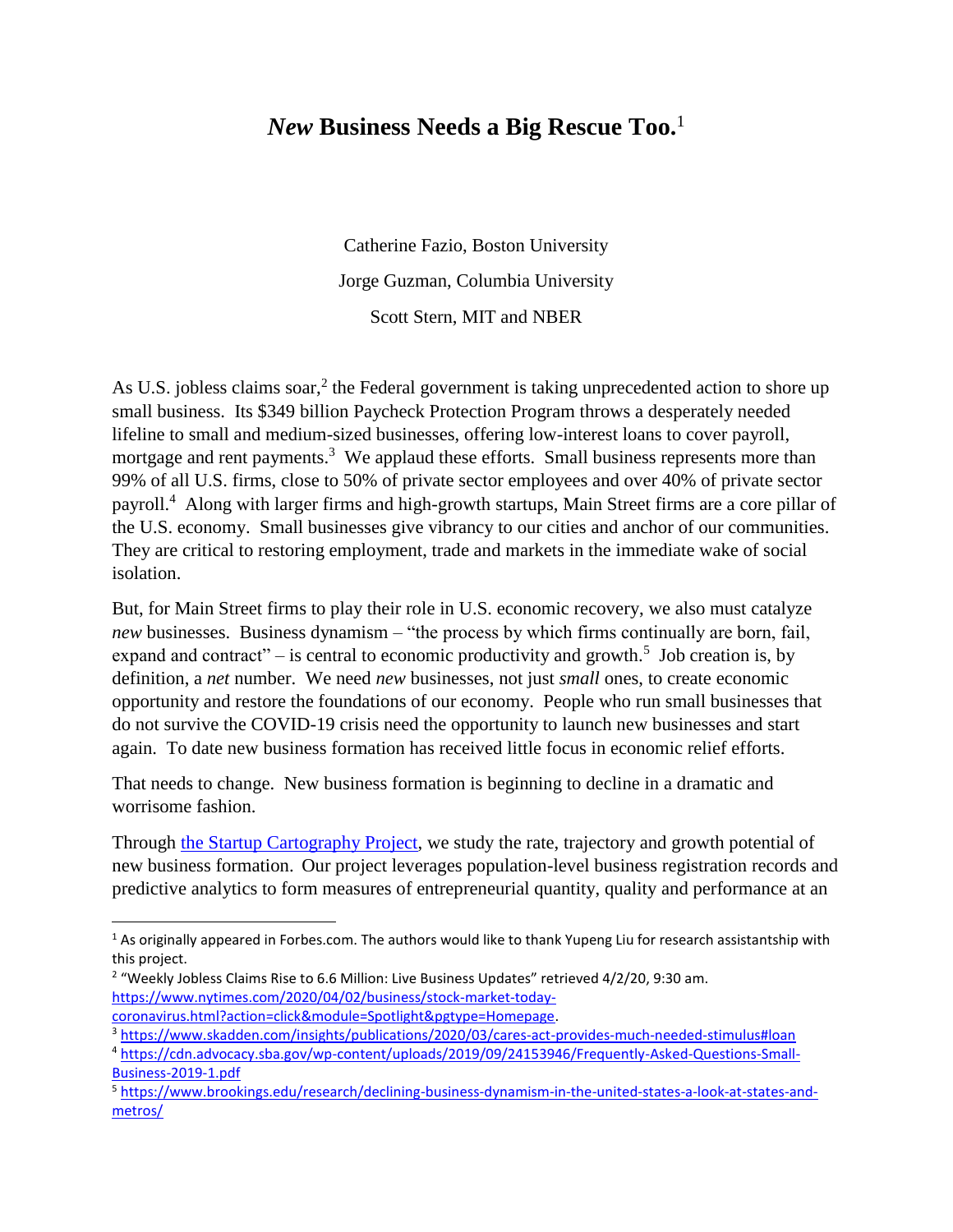arbitrary level of geographic and temporal granularity. We measured and mapped the startup formation rate and predicted growth potential of over 40 million new business registrants in 44 states from 1989 through 2016. Our measures are leading indicators for the health of the U.S. economy. Early trends in newly available data are troubling.

Consider these simple plots of the number of new business registrations/day for New York and Washington between January 1 and March 31 of 2019 and 2020.



While new business registrations/day in 2019 and 2020 initially track fairly closely, they sharply diverge starting on March 15-16, 2020 (when each state closed their schools and banned large gatherings). Each plot shows a similar trend. Following the first significant social isolation order, new business registrations fall by more than 75% relative to the prior year and then gap persists or grows. Neither the closure of government offices nor suspension of registered agent services explains the magnitude of the drop. In both states, the registration process can be completed online and is not contingent on other licensing, agent or permit requirements.

To provide some context, we look at new business registration patterns for New York in the period around September 11, 2001 and at the onset of the Great Recession (following the Lehman Brothers collapse). We also consider Louisiana before and after Hurricane Katrina.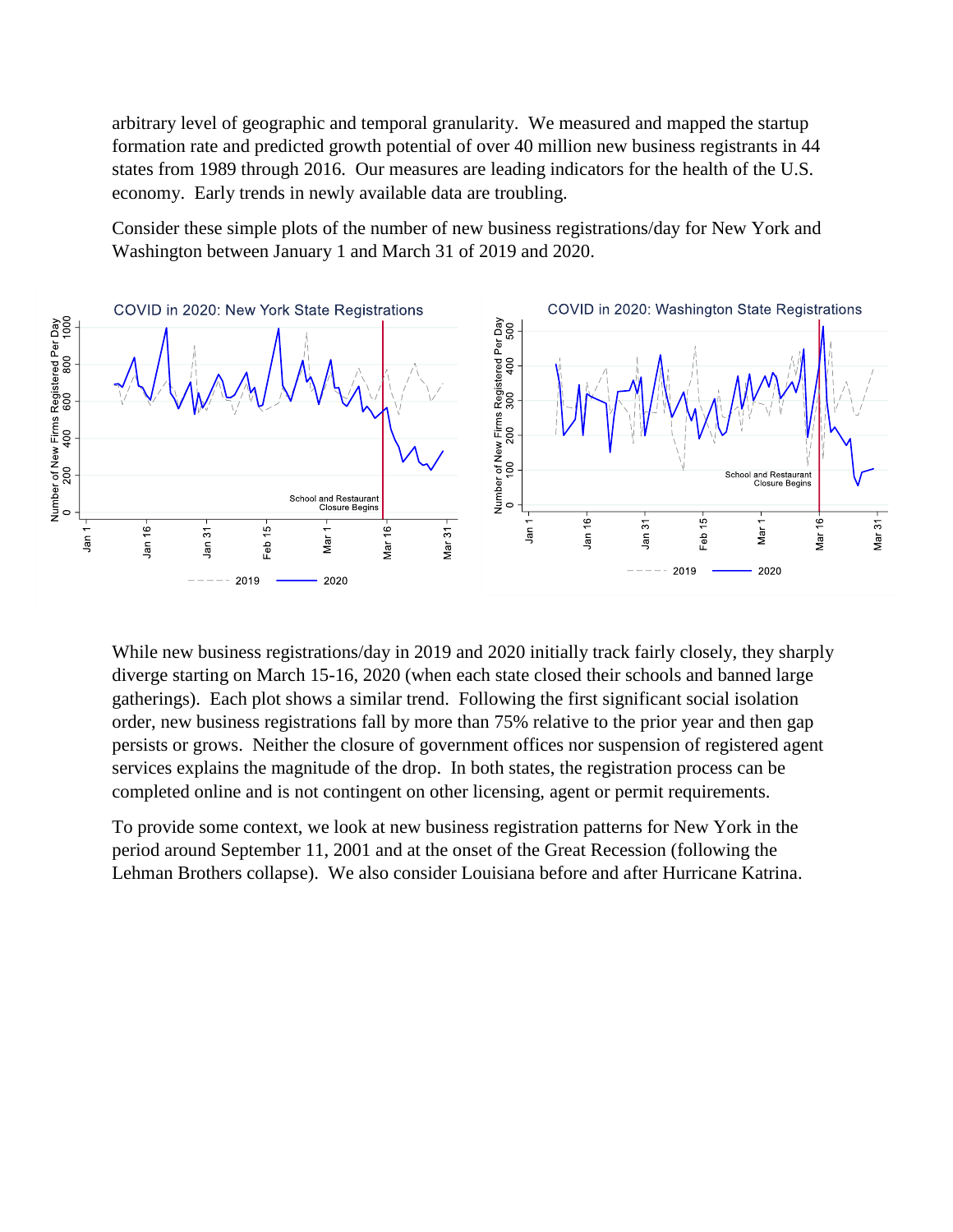At the greatest point of divergence following both 9/11 and the collapse of Lehman Brothers, we see drops in new business registration rates of roughly 10%. Both times, new business registrations/day rebounded within two weeks. The current declines in new business registrations/day in New York and Washington thus provides a striking contrast. Not only are they 7.5 times *steeper* than that seen in New York after 9-11 and the onset of the Great Recession, they show no signs of rebounding.



After Katrina, new business registrations/day in Louisiana fell effectively to zero. But, these rates rebounded (and even improved) with billions in Federal assistance. While many programs, including the "Road Home" (which provided \$9 billion to residents to rebuild) were subject to criticism,<sup>6</sup> they likely contributed to the recovery of new business creation and the later economic performance of the state.

 $\overline{a}$ 

<sup>6</sup> [https://gnoinc.org/news/region-news/after-hurricane-katrina-how-federal-aid-helped-the-region-rebuild](https://gnoinc.org/news/region-news/after-hurricane-katrina-how-federal-aid-helped-the-region-rebuild-improve-advocate-staff-photo-by-john-mccusker-the-new-permanent-london-avenue-canal-pumping-station-is-under-construction-where/)[improve-advocate-staff-photo-by-john-mccusker-the-new-permanent-london-avenue-canal-pumping-station-is](https://gnoinc.org/news/region-news/after-hurricane-katrina-how-federal-aid-helped-the-region-rebuild-improve-advocate-staff-photo-by-john-mccusker-the-new-permanent-london-avenue-canal-pumping-station-is-under-construction-where/)[under-construction-where/.](https://gnoinc.org/news/region-news/after-hurricane-katrina-how-federal-aid-helped-the-region-rebuild-improve-advocate-staff-photo-by-john-mccusker-the-new-permanent-london-avenue-canal-pumping-station-is-under-construction-where/) [https://www.nytimes.com/2009/04/05/us/05louisiana.html.](https://www.nytimes.com/2009/04/05/us/05louisiana.html)